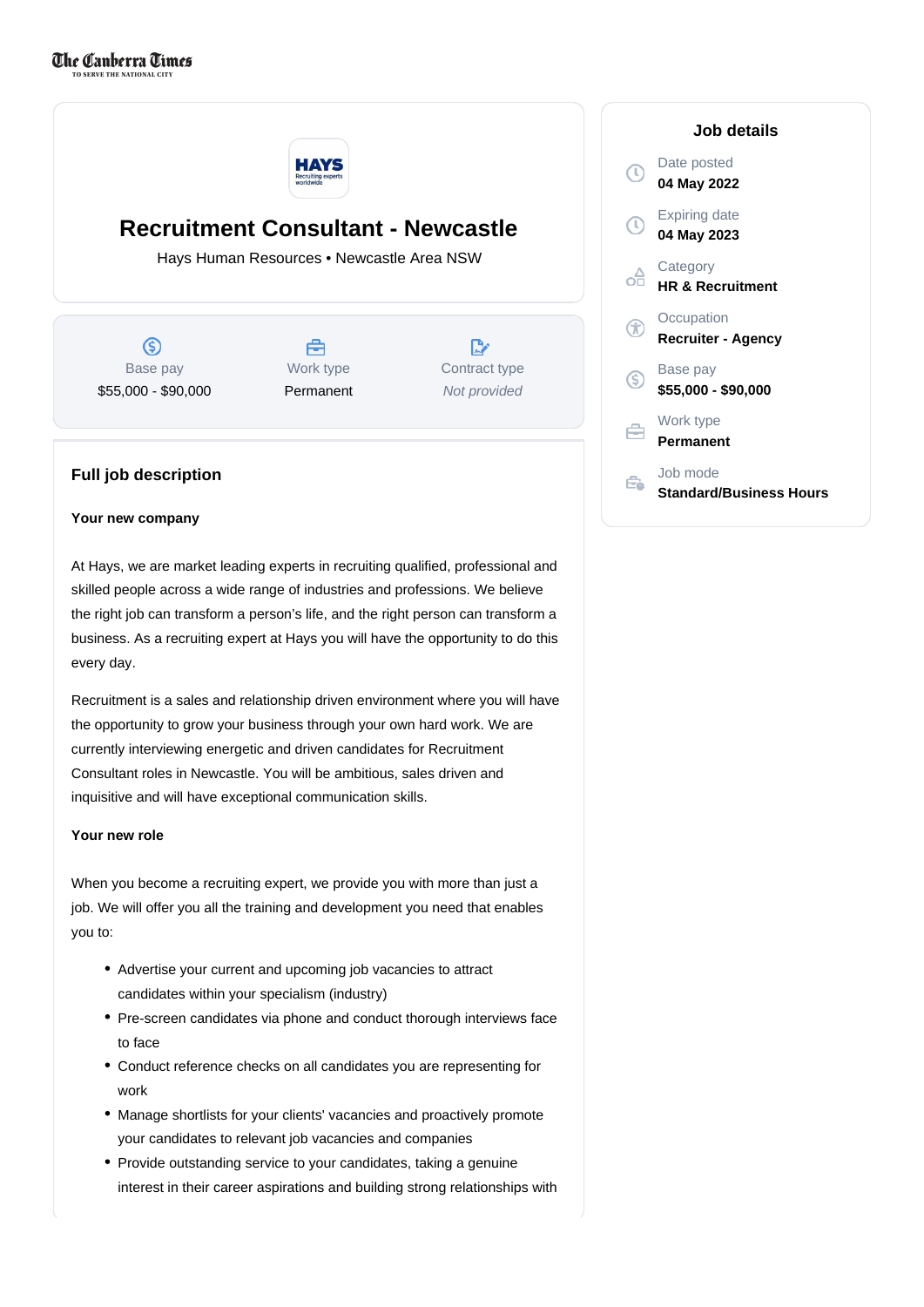them

- Further develop relationships with businesses who we currently deal with and identify new business opportunities
- Conduct sales calls to establish relationships with new clients
- Meet recruiting managers face to face to build relationships and understand their business needs
- Compile various marketing documents to promote your candidates and your jobs to your network
- Actively get involved with the community via relevant industry networking events and online networking (LinkedIn)
- Work collaboratively with your team to reach team goals in addition to smashing your own targets and KPI's
- Handle the job process from beginning to end including short-listing, making expert recommendations and maintaining relationships

### **What you'll need to succeed**

You may not know what you want to be. You may have embarked on a career path that simply isn't you. What you know is that you are:

- Highly motivated and sales driven
- Driven towards achieving results in an environment full of healthy competition
- Passionate about helping people flourish and achieve their career goals
- Energized by connecting with new people
- Inquisitive and curious, always wanting to know more about people and the world of work
- Confident to establish new relationships
- Ambitious to achieve results and progress your career
- Adaptable and agile, able to constantly seek new opportunities in the market

## **What you'll get in return**

We don't expect you to be an expert straight away; we grow our own talent and will invest heavily in your development. Our intensive 6 month training programme turns potential into expertise through:

- Structured program of learning including regular (virtual) classroom, online and workshops delivered locally by specialists in their field
- Structured one-on-one coaching with your manager and industry expert
- Comprehensive online learning so you can learn independently
- Tools and resources written by subject matter specialists to assist you to become a trusted advisor to your clients
- A new training programme at every stage of your career with Hays, through to management and leadership

We reward the energy and passion that our people bring to work every day through a range of benefits, including? extra leave, health and wellness bonus,